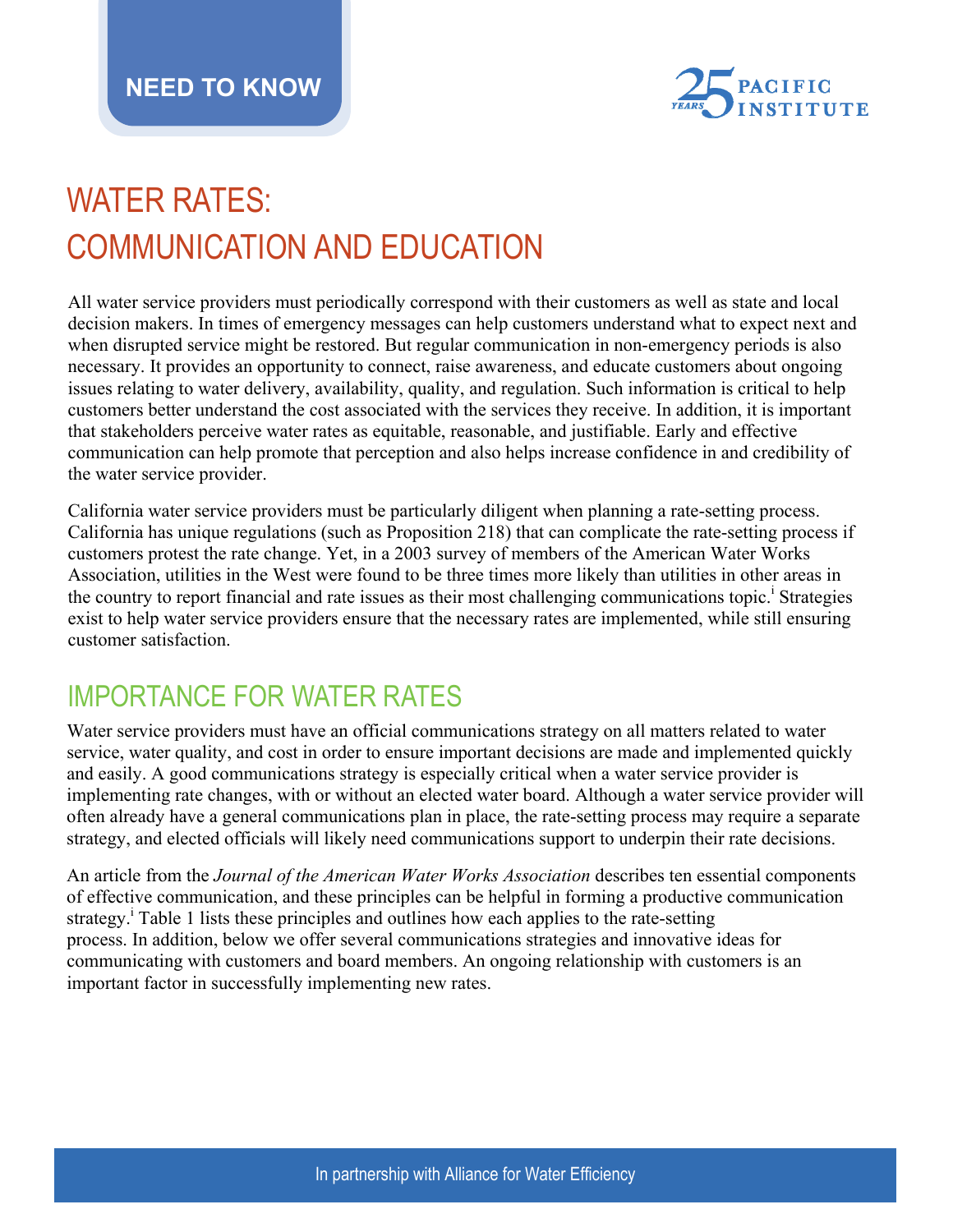# STRATEGIES FOR SUCCESS

### Transparent Water Bills

Water bills should provide clear, easy-to-understand information to customers about their water use and the associated costs. There are several ways to do this, including:

- Use gallons per day rather than other units that are harder to understand;
- Clearly distinguish charges for drinking water services from charges for other services; e.g., wastewater and refuse collection; and
- Provide simple comparisons of past water use to help customers understand how their water use changes over time or compares to their neighbors; this can be especially useful to households implementing conservation strategies.

Real-time monitoring and feedback on water use can also help customers become more aware of their daily water use. It can enable customers to monitor their water use instantly, compare it to other users, and optimize their use to save money. From shower meters to software that analyzes outputs from water meters, there are many technologies available to provide real-time customer feedback. While there are no geographical limitations to implement real-time feedback technologies, customers often need access to cellular service or the internet to participate fully.

### Diverse Means of Communication about Rates

One important factor to consider is how the information is communicated to customers. Common form of communication used by utilities to communicate rate and financial issues was through websites, bills, and bill inserts. Some water service providers indicated that they utilize strategies not listed in the survey, including forming ad hoc rate advisory committees and posting notices in public buildings. Water service providers can reach a larger number of customers by employing several strategies simultaneously; of the 11 communications strategies suggested, more than 60% of the water systems surveyed said they utilize between three and five strategies to communicate with their customers about rates. Water service providers could take greater advantage of the array of modern technologies available for improved customer communication, including blogs, social networking sites, and online bill calculators.

One way of communicating to customers in a more individualized way is through online tools. These tools can provide information about an individual household's water consumption or how changing water uses may impact a household's water bill. Online bill calculators are becoming more popular, as they can clearly communicate the power that customers have over their water bills (Figure 1). For example, even if rates increase across-the-board, a household's water bill may decrease if they install a more water-efficient toilet or reduce their landscaped area.

In addition, online bill calculators can demonstrate how a changing rate structure, e.g., adopting budget-based rates or tiered rates, will impact a household's bill. For instance, if a water supplier adopts more steeply tiered water rates that charge more at the higher end, an average water user may see no change in their household water bill or may even see it decrease.



**Figure 1. Online water bill calculator image from the City of Burbank Water and Power** Source: http://www.burbankwaterandpower. com/water/conservation/bwp-watercalculator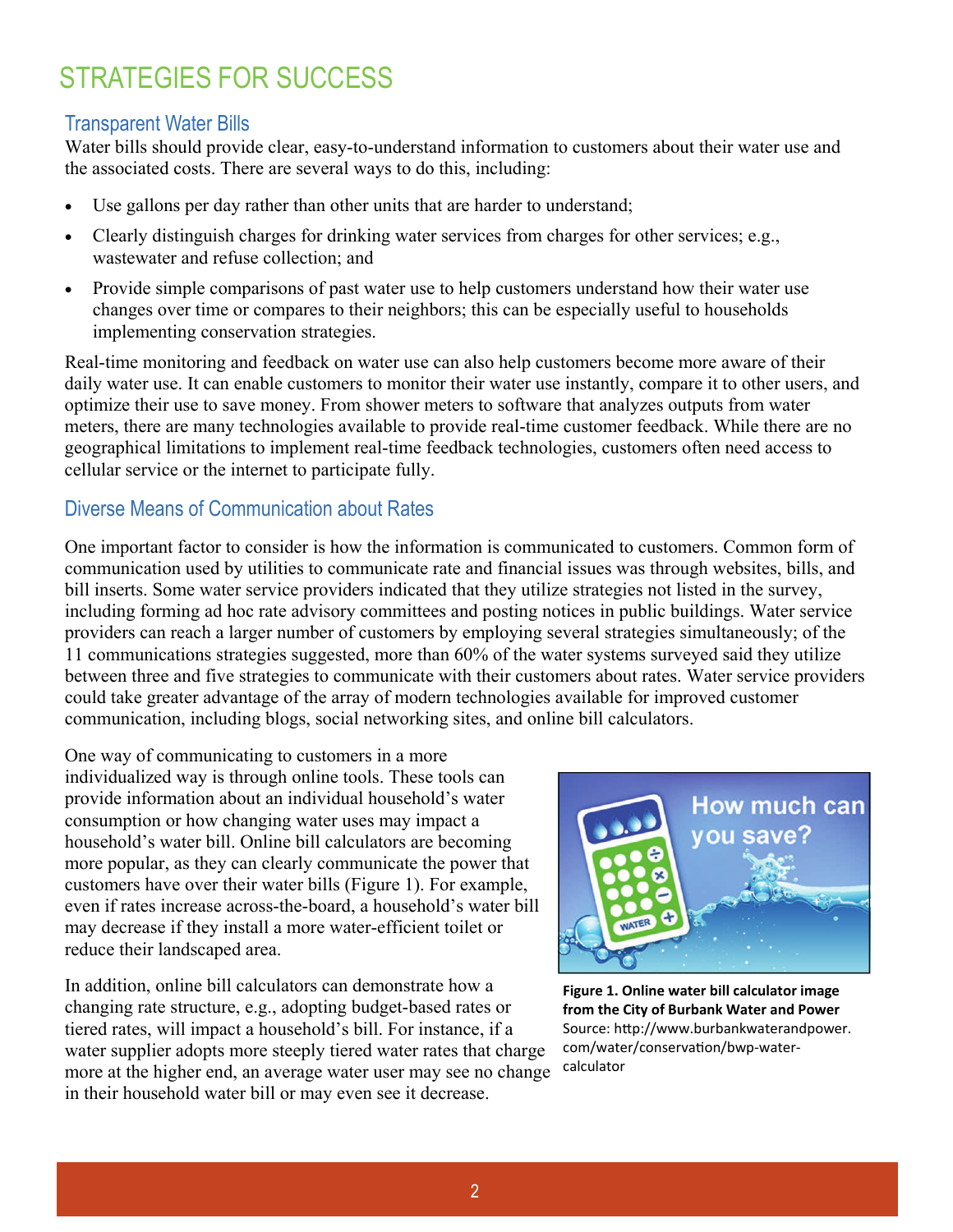### Well-Informed Board Members

It is important that officials who have a role in decision-making understand water finance basics. Many water service providers have some sort of basic board orientation. Orientation should include a discussion of utility-specific financial policies, a detailed explanation of the current water rate structure, and a discussion of how different costs are covered. Yet, important aspects of water finances may not be adequately covered in general orientations — thus, there is a trend toward more in-depth education.

Mississippi and Louisiana now require board members of small water systems to attend management training. The training is organized by the State Department of Health, in cooperation with the Mississippi Rural Water Association and other organizations. By law, the training must include "information on water system management and financing, rate setting and structures, operations and maintenance, applicable laws and regulations, ethics, the duties and responsibilities of a board member." Other states (e.g., Kansas, Ohio, Kentucky, and Illinois) have developed training programs and provide incentives for participation, but do not require it.<sup>iii</sup> Beginning in 2012, AB54 requires board members from mutual water companies in California to undergo two hours of training on their roles and responsibilities.<sup>iv</sup>

In Ohio, over 400 Board members have attended Financial Management courses provided by the Ohio Rural Community Assistance Program. The day-long course reviews financial policies and guidelines, financial goals and budgeting, asset management, capital improvement planning, fiscal management and controls, rates and fees, reporting, and customer outreach. Water service providers can pool funds to support financial training workshops for their Board members. In addition, federal and state funding may be available through Rural Community Assistance Programs and State Revolving Funds. Information on rate setting by water boards is also available online. The Alliance for Water Efficiency maintains a detailed set of web pages on this topic and a *Water Pricing Primer*, which is a free download from their website.<sup>v</sup>

#### Water Service Provision Rather than Water Supply

When asked directly what the nature of their business is, most water providers respond that they sell water. However, this framework is neither useful nor helpful in understanding the role of the modern utility, which is that of a service provider, rather than a commodity provider. In a resource-constrained world, a water utility must also encourage conservation, and the financial impacts of such a shift can be challenging for consumers to understand, especially when conservation is so often followed by a rate increase. As a result, customers often perceive conservation rates as punitive, that they are being charged higher prices for "doing the right thing."

When implementing conservation rates, it is particularly important to address the customer perception that they must pay more for using less water. A good communications strategy explains that increases in water rates do not always mean increasing costs for all customers, as the water bills for efficient households may stay the same or even be reduced with conservation pricing. In addition, water is a rising cost industry as a result of expanding regulations, deteriorating infrastructure, as well as increasing operations and maintenance costs. Therefore, the cost for water will increase regardless of conservation pricing. And finally, although water rates may rise in the short term, conservation pricing is meant to reduce the long-term costs associated with accessing new supplies, such as costs for building more water supply and treatment infrastructure. If the next available supply is relatively expensive, such as desalinated water or imported water, then water rates should accurately reflect the high marginal cost of those additional water supplies.

During a rate-setting process, a water service provider should ensure that educational materials include information regarding the different kinds of services their water bills pay for, including access, quality, emergency supply, wastewater management, and so on. Educating customers in this way can allow customers to better understand the costs associated with the services that they receive.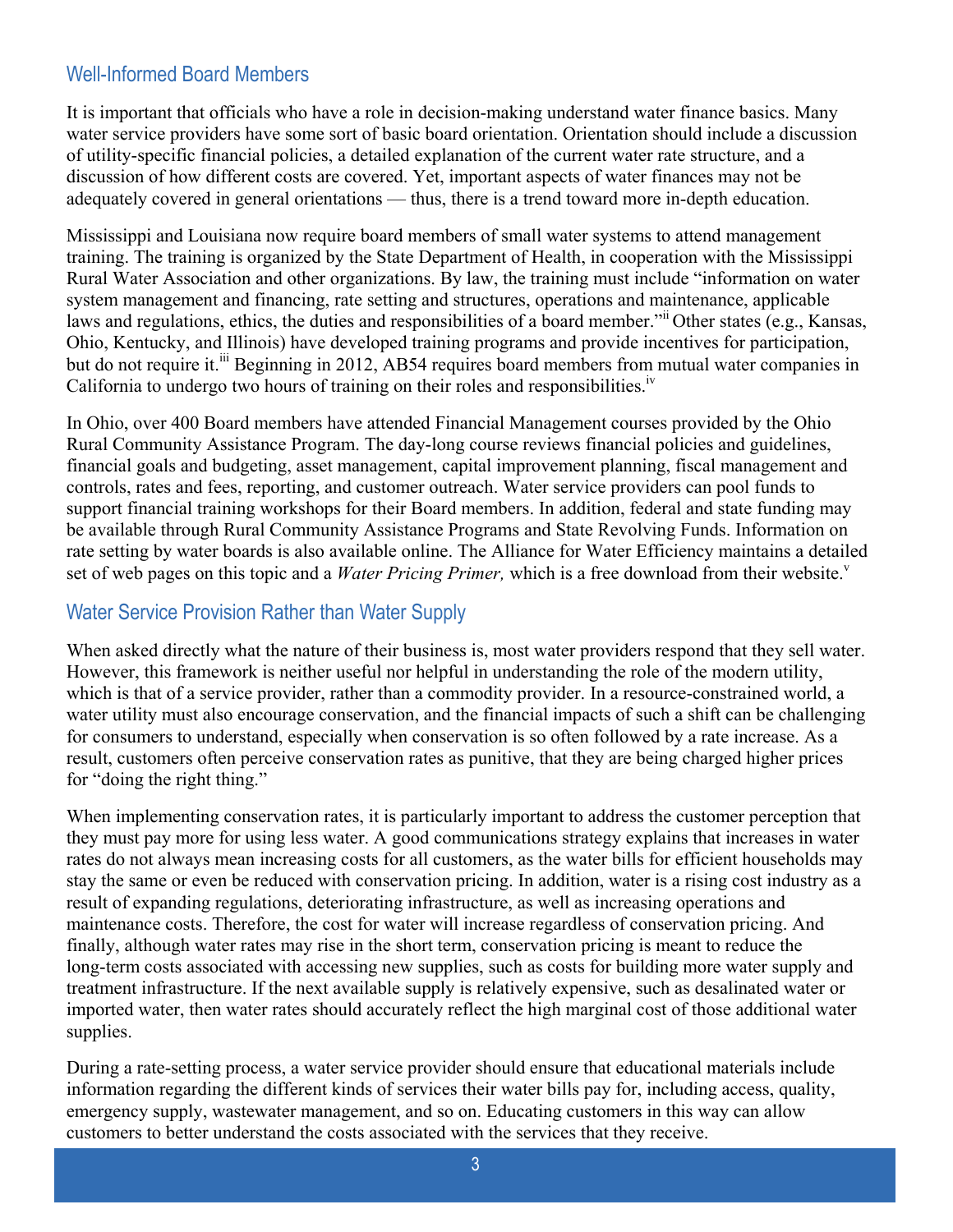| Principle     | <b>Description</b>                                                                                                                                               | How it relates to rate-setting                                                                                                                                                                                                                                                                                                                           |
|---------------|------------------------------------------------------------------------------------------------------------------------------------------------------------------|----------------------------------------------------------------------------------------------------------------------------------------------------------------------------------------------------------------------------------------------------------------------------------------------------------------------------------------------------------|
| Timely        | Information is provided and<br>communication begins before the action<br>or decision that affects people.                                                        | Information should be released with enough time for<br>public outreach and educational activities. In terms<br>of rate-setting, Proposition 218 now requires at least<br>45-day notice of any changes to water rates.                                                                                                                                    |
| Relevant      | Information is pertinent to the people<br>involved.                                                                                                              | Impacts to different stakeholder groups should be<br>anticipated and addressed in the outreach strategy.<br>Materials should address local, regional, or<br>customer-specific concerns, where possible.                                                                                                                                                  |
| Truthful      | Information is factually accurate.                                                                                                                               | All outreach materials should be reviewed by<br>multiple staff members to ensure accuracy and<br>consistency in messaging.                                                                                                                                                                                                                               |
| Fundamental   | The core issues are addressed.                                                                                                                                   | Real constraints should be discussed. If the water<br>supplier is facing a down-graded credit rating due to<br>insufficient debt-coverage, this information should<br>be clearly communicated to Boards and customers.<br>If a water supplier is not collecting enough revenue<br>to cover its fixed costs, this should also be clearly<br>communicated. |
| Comprehensive | The whole story on the relevant issues is<br>covered.                                                                                                            | Explain the need for changes in rate structures. For<br>instance, if a rate increase results from new capital<br>improvement projects, materials should be released<br>addressing the state of local infrastructure and the<br>importance of increased spending.                                                                                         |
| Clear         | Unambiguous language is used, language<br>is appropriate for the publics, technical<br>terms are defined, information is<br>organized logically.                 | Information should be presented in a clear and<br>logical format using visual aids, where appropriate.<br>Technical jargon should be avoided or clearly<br>explained. Public presentations and supporting<br>material should be reviewed with the audience<br>in mind.                                                                                   |
| Accessible    | Information and sources are provided<br>and/or are easy to locate and interact<br>with; public meetings are held in<br>convenient locations and well publicized. | Make sure all relevant information is publicly<br>available in a variety of formats, if possible. Make<br>sure information is available in multiple languages,<br>if necessary, depending on your community's<br>demographics.                                                                                                                           |
| Responsive    | Communication is two-way; others'<br>views are listened to, seriously<br>considered, and there is openness to<br>accommodation.                                  | Significant staff time should be devoted to customer<br>communications. There should be a clear process to<br>respond to customer concerns.                                                                                                                                                                                                              |
| Caring        | Communication is polite, courteous, and<br>respectful.                                                                                                           | All staff should have training in customer relations<br>and should be able to clearly explain the water<br>supplier's rate structure.                                                                                                                                                                                                                    |
| Consistent    | Words and actions match, and there is<br>follow through on agreement and<br>commitments.                                                                         | Ensure all rules and regulations are followed. If you<br>have a code of conduct or finance policy for your<br>organization, periodically review it to ensure you are<br>meeting both your own as well as customer<br>expectations.                                                                                                                       |